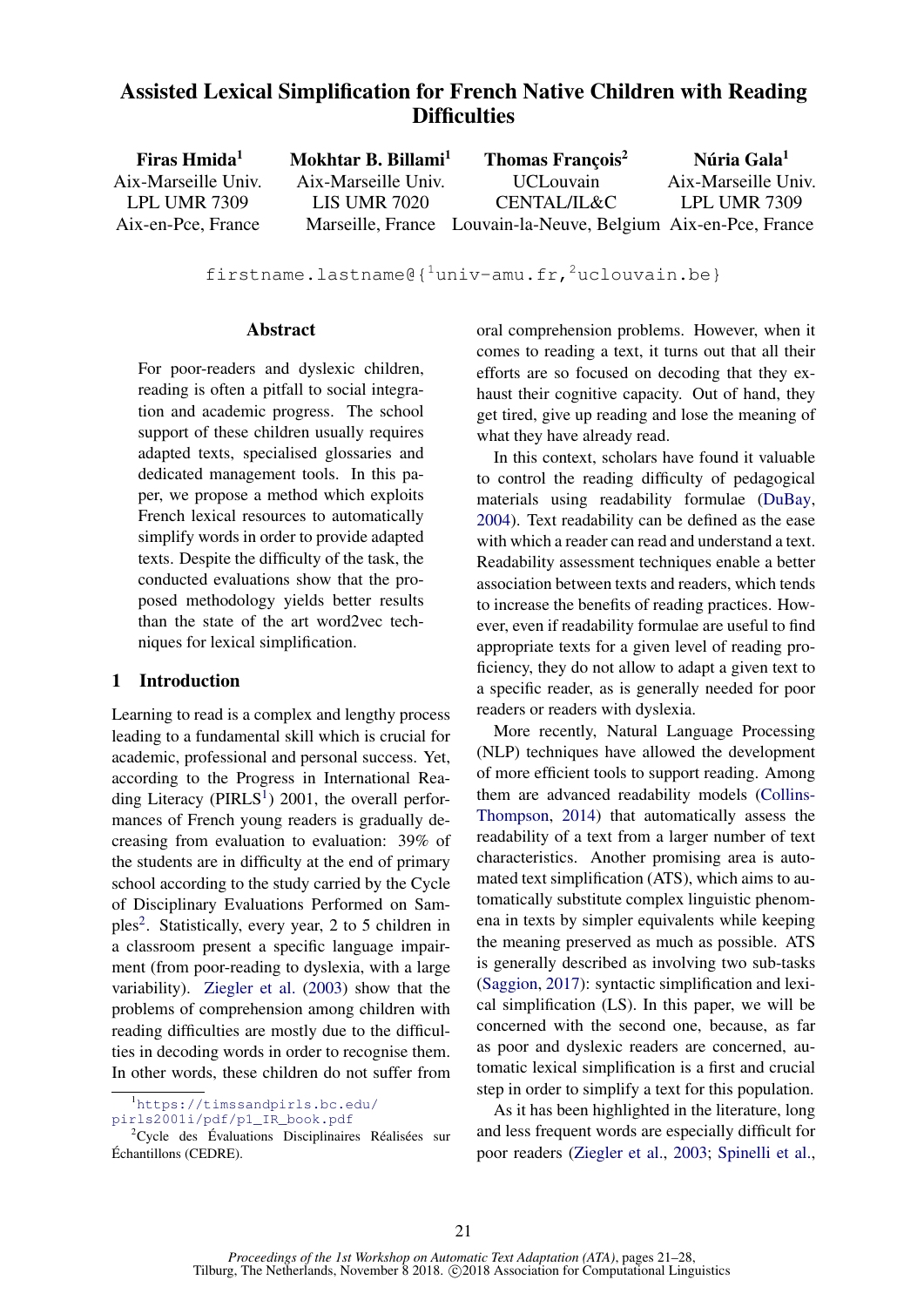2005). Gala and Ziegler (2016) also identified that, for French children with dyslexia, inconsistent words as far as the grapheme-phoneme relation is concerned (different length of the number of letters and phonemes in a word) contribute to the difficulty in reading.

In this paper, we address the challenging task of LS, which has not yet been systematically investigated for French. We compare two approaches: the first one is based on the exploitation of a lexical resource, ReSyf<sup>3</sup> (Billami et al., 2018), which contains disambiguated ranked synonyms in French; the second one is based on word embedding and draws from Glavaš and Štajner (2015). Although previous studies have prioritised statistical methods over the use of resources to acquire synonyms, we are not aware of a previous study having compared statistical models with a disambiguated synonym resource. We believe that this property could significantly enhance the selection of relevant candidates for substitution in a given context. Another property of ReSyf is that synonyms have already been ranked by reading difficulty using Billami et al. (2018) method.

The paper is organised as follows: Section 2 presents existing methods for LS. Section 3 describes our method and Section 4 discusses on the results. Some concluding remarks are to be found at the end, along with future work.

#### 2 State of the Art

Text simplification refers to the process of transforming a text into an equivalent which is easier to read and to understand than the original, while preserving, in essence, the original content (Bott et al., 2012). Lexical simplification (LS) is dedicated to the substitution of complex words by simpler synonyms. Complex words are here considered as mono-lexical units which are difficult to read (i.e. decode), especially for poor and dyslexic readers. LS aims to provide, for a complex word in a text, a simpler substitute making this text more accessible to the reader (the meaning and the syntactic structure of the text is as far as possible preserved).

Previous works have shown the contribution of LS to make texts more accessible to different audiences: people with dyslexia (Rello et al., 2013a,c,b), with aphasia (Carroll et al., 1998; Devlin, 1999), illiterate and poor readers (Aluísio et al., 2010) to name a few. Text simplification systems exist for various languages, for example: English (Carroll et al., 1998; Horn et al., 2014; Glavaš and Štajner, 2015; Paetzold and Specia, 2017), Spanish (Bott et al., 2012; Rello et al., 2013a), Swedish (Keskisärkkä, 2012), and Portuguese (Aluísio and Gasperin, 2010). However, to our knowledge, there is no full-fledged ATS system for French available, although some authors have investigated related aspects (i.e. simplified writing for language-impaired readers (Max, 2006), French readability for French as a Foreign Language (FFL) (François and Fairon, 2012), syntactic simplification (Seretan, 2012; Brouwers et al., 2014), and lexical simplification for improving the understanding of medical terms (Grabar et al., 2018)).

While first LS systems (Carroll et al., 1998; Devlin, 1999) used to combine WordNet (Miller, 1998) and frequency information from words, more recent ones are more sophisticated and rely on supervised machine learning methods. Their architecture can be represented with four steps as follows (Shardlow, 2014):

- 1. Complex Word Identification (CWI): aims to identify target words that need simplification. In CWI, the methods based on large corpora and thesaurus dominate the top 10 in Sem-Eval 2016 (Paetzold and Specia, 2016). In most recent CWI shared task took place in June 2018, word length and word frequency based features lead to the best results.
- 2. Substitution Generation (SG), to provide candidate substitution for each complex identified word. In SG, Horn et al. (2014) obtain candidates from a parallel corpus contains Wikipedia and simplified version of Wikipedia yielding major step against earlier approaches (Devlin, 1999). Glavaš and Štajner (2015) use word embeddings models to generate candidate substitution leading to even better results.
- 3. Substitution Selection (SS), to filter out context candidates. Generally, SS first requires all the disambiguation of the candidates provided by the previous step. Only candidates matching the Part-Of-Speech (POS) of the target complex word are retained.
- 4. Substitute ranking (SR), to sort the retained

<sup>3</sup>https://cental.uclouvain.be/resyf/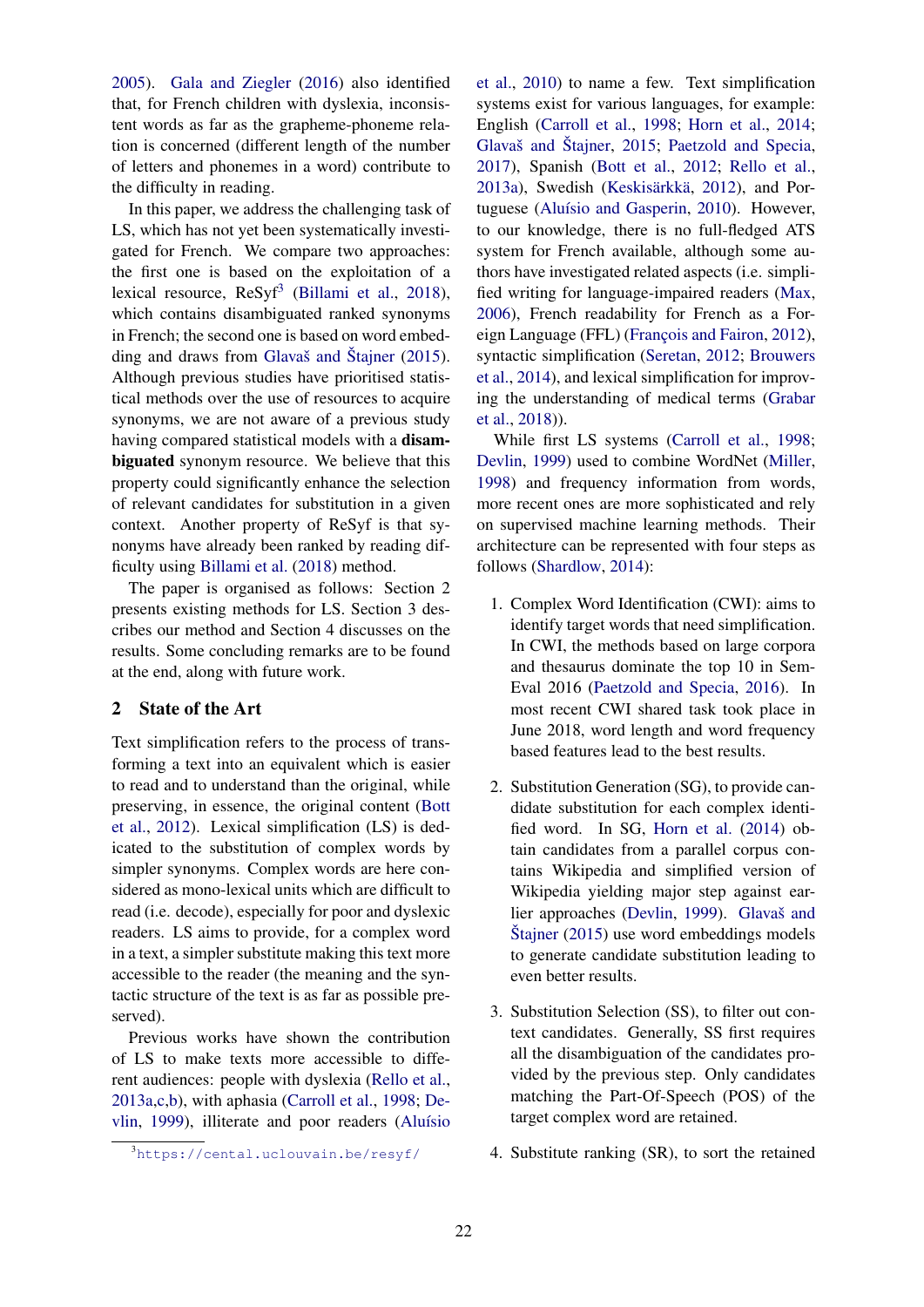candidates according to their complexity. In SR, the performance of the state of the art is achieved by the supervised methods: SVM-Rank (Horn et al., 2014) and Boundary Ranking (Paetzold and Specia, 2016). Supervised methods have the caveat of requiring annotated data, nonetheless as consequence they can be adapted according to the target audience.

In practice, this process is not literally respected in LS methods. For some approaches (Biran et al., 2011; Bott et al., 2012; Glavaš and Štajner, 2015), all words are potentially complex and need simplification. Each word is replaced only if it has a simpler synonym. Some other methods merge the SS into the SR step.

Here, we consider the Glavaš and Štajner (2015) method as a baseline of the state of the art. This method is based on the exploitation of general resources in a general context. The baseline relies on word embeddings to generate substitute candidates. Glavaš and Štajner (2015) only replace a target word if it has a lower frequency than the selected candidate substitution. However, we propose a LS method that exploits a new lexical resource, ReSyf (cf. subsection 3.2) which aims to provide simpler substitutes to identified complex words in French, the overall idea being to adapt texts for children who have difficulties with basic reading and comprehension skills in early grades, and who have French as a mother tongue.

#### 3 Lexical Simplification: our method

We present here our methodology to build the LS system. Figure 1 illustrates the architecture of the system that we detail in the next subsections. In brief, we start from a sentence in which complex words have been identified. We then use ReSyf to get candidates for substitution (section 3.2). If the complex word has several meanings, we use automatic word sense disambiguation to select the best set of candidates (section 3.3). The last step consists in selecting the simplest candidate to be used in the simplified sentence (section 3.4).

#### 3.1 Complex Word Identification (CWI)

In this work, we focus our interest on the generation of candidate substitutes in order to improve the quality of the simplification. We use a list of complex reference words that have beforehand been identified as complex by human experts. For



Figure 1: Architecture of the LS system

example, in the sentence *Le castor est un excellent nageur*<sup>4</sup> , the word *excellent* has been tagged as complex.

#### 3.2 Using ReSyf for Lexical Simplification (LS)

ReSyf<sup>5</sup> (Billami et al., 2018) is a lexical resource which includes a disambiguated set of synonyms that are ranked by difficulty. The ranking (order of appearance and weight in the vector) is calculated taking into account intra-lexical features (i.e length of words, syllabic structure, morphological structure, number of orthographical neighbours, etc.), morpho-semantic features (i.e. number of morphemes, frequence of morphemes, polysemy, etc.) and psycholinguistic features (i.e. frequency index, etc.) (François et al., 2016). ReSyf contains more than 57 000 disambiguated lemmas initially extracted from JeuxDeMots<sup>6</sup>, a freely available lexical network containing fine-grained semantic information (Lafourcade, 2007).

In order to obtain our synonyms, for each input sentence, complex words are projected in ReSyf. The candidate substitutes are provided by JeuxDe-Mots and are classified according to the meanings of the complex words. For instance, table 1 shows the candidate substitutes of *excellent* that can be found in ReSyf.

For monosemic words, a list of candidate substitutes, ranked according to their complexity, is directly obtained from ReSyf. For polysemic words like *excellent*, a further disambiguation step

<sup>4</sup> *The beaver is an excellent swimmer.*

<sup>5</sup>https://cental.uclouvain.be/resyf/ <sup>6</sup>http://www.jeuxdemots.org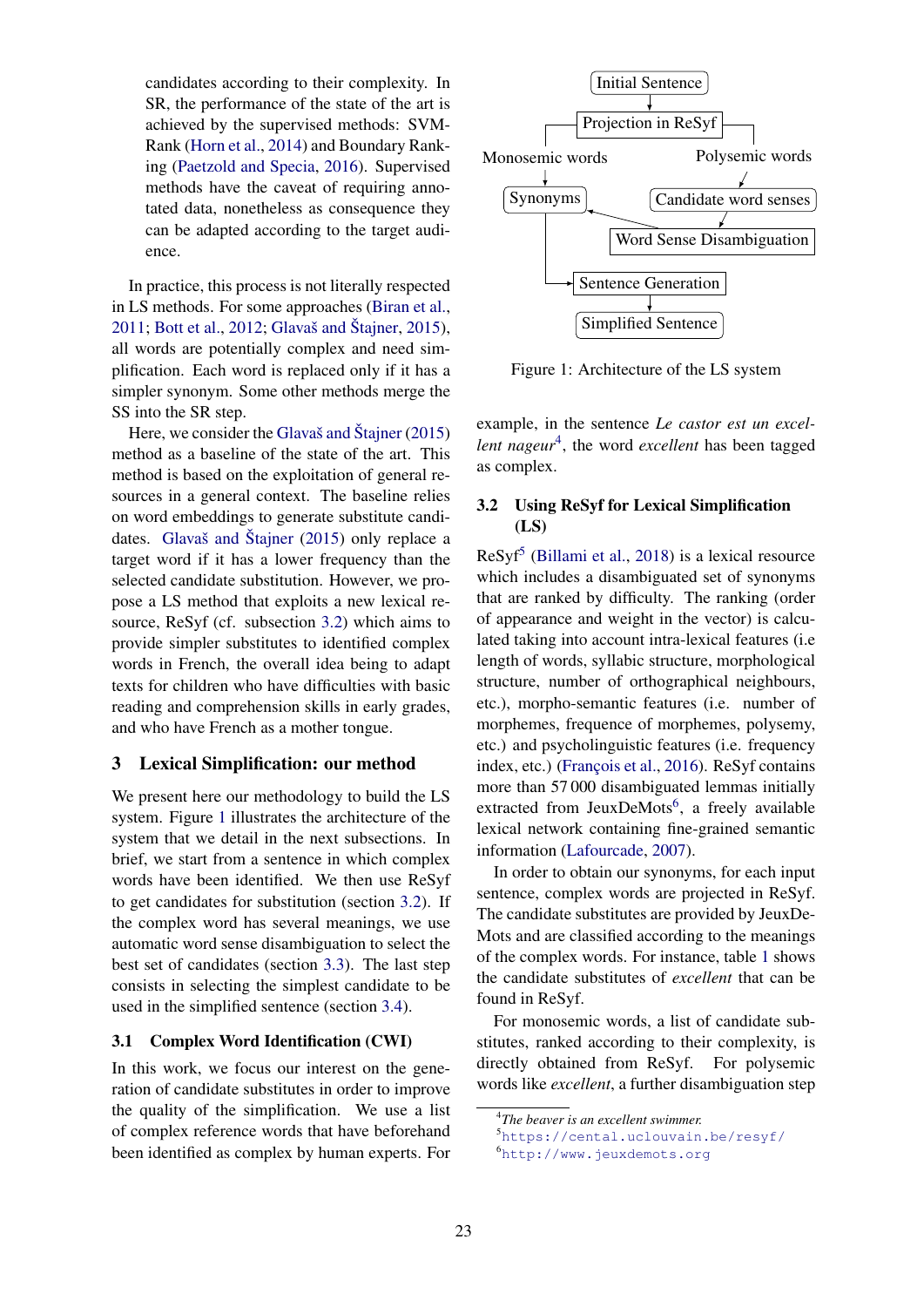| <b>Sense</b>           | <b>Substitutes</b> |
|------------------------|--------------------|
| Excellent (délicieux)  | $\int$ fin, fameux |
| Excellent (formidable) | bon, fort          |

Table 1: Senses and substitutes in ReSyf for 'excellent (delicious)' ('fine, well') and 'excellent (great)' ('good, strong')

is applied to choose the most appropriate meaning matching the context of the sentence. ReSyf integrates the generation of candidate substitutes as well as their ranking according to the complexity measure by Billami et al. (2018).

#### 3.3 Word Sense Disambiguation (WSD)

The simplification of *excellent* requires a disambiguation in order to choose a sense among *délicieux* and *formidable* (cf. table 1). To this aim, we apply an algorithm that uses semantic representations for words and word senses (called *semantic signatures*). These signatures have been created and validated by Billami and Gala (2017) and use the structural properties of JeuxDeMots. Furthermore, the ReSyf senses are the same as the senses from JeuxDeMots, encoded with the *semantic refinement* relation.

The semantic signatures that we have used integrate different relationships. Some of these relationships correspond to lexical functions related to the vocabulary itself (such as *associated idea* and *synonymy*) or to hierarchical semantic relations (such as *hypernymy* and *hyponymy*). The algorithm that we propose for complex word sense disambiguation is described below.

First, we initialize the score of each candidate word sense (lines 1−2). Second, we compare each candidate word sense with each word belonging to the context of the complex word to disambiguate by using semantic signatures (lines  $3 - 5$ ). Third, for this comparison of each pair (sense, word), we use among others another associative relation defined in JeuxDeMots, named *inhibition*. This relation allows to return, for a given target, the terms that tend to be excluded by this target (line 6). For example, the sense 'excellent (great)' excludes the words *delicious* and *tasty*. The score of the semantic similarity between a candidate word sense and a context word is computed only and only if there is no inhibition relation between them. This way of proceeding to the selection of the words of the context gives the advantage to the senses which

Algorithm 1: Disambiguate a target word by using semantic signatures of words and word senses

Input:  $t_w$ : target word to treat  $sem\_ref(t_w)$ : senses set for  $t_w$  $CXT(t_w)$ : words of the context of  $t_w$ , except this latter Result: **Sense<sub>tw</sub>**: sense of  $t_w$  with the highest score Data:  $Rels<sub>Inhib</sub>$ : set of pairs of terms whose elements of each pair are linked by the *inhibition relation* with a nonzero positive weight  $S(t)$ : a signature for a given term t <sup>1</sup> Initialization: 2 Score<sub>refs</sub>  $C = \emptyset$  /\* associate each sense of  $t_w$  with its score. \*/ 3 for  $sense_i \in sem\_ref(t_w)$  do<br>4 |  $Score(sense_i) = 0;$  $Score(sense_i) = 0;$ 5 **for**  $word_i \in CXT(t_w)$ , with  $j \in \{1, \ldots, |CXT(t_w)|\}$  do  $\mathfrak{b}$  if (sense<sub>i</sub>, word<sub>j</sub>)  $\notin$  Rels<sub>Inhib</sub> then  $7 \mid \cdot \mid$  Score(sense<sub>i</sub>) = Score(sense<sub>i</sub>)+  $Sim(S(sens_i), S(word_i));$  $\begin{array}{c|c} \text{s} & Score_{refs}\_C \leftarrow \end{array}$  $Score_{refs}\_C \bigcup (sense_i, Score(sense_i));$ **9** if ( $|Best(Score_{refs} C)| \ge 2$ ) then  $_{10}$  Sense<sub>tw</sub> ←  $FIRST_S(t_w, Best(Score_{refs} C))$ <sup>11</sup> else  $\text{12}$  Sense<sub>tw</sub> ← Best (Score<sub>refs</sub> C)

exclude less words to have a more important score.

The semantic similarity (*i.e.* Sim in algorithm 1) that we use takes into account the relation between two lexical units to compare (Billami and Gala, 2017). If the relation exists between the two elements to compare, we have a perfect similarity else the cosine similarity is estimated by using their semantic signatures (line 7). Fourth, we calculate the score of similarity for each candidate word sense (line 8).

Besides, if there are at least two senses with the highest score, the sense returned by the algorithm is the one with the highest weight in ReSyf (*i.e.* FIRST<sub>S</sub> in algorithm 1, lines  $9 - 10$ ). Otherwise,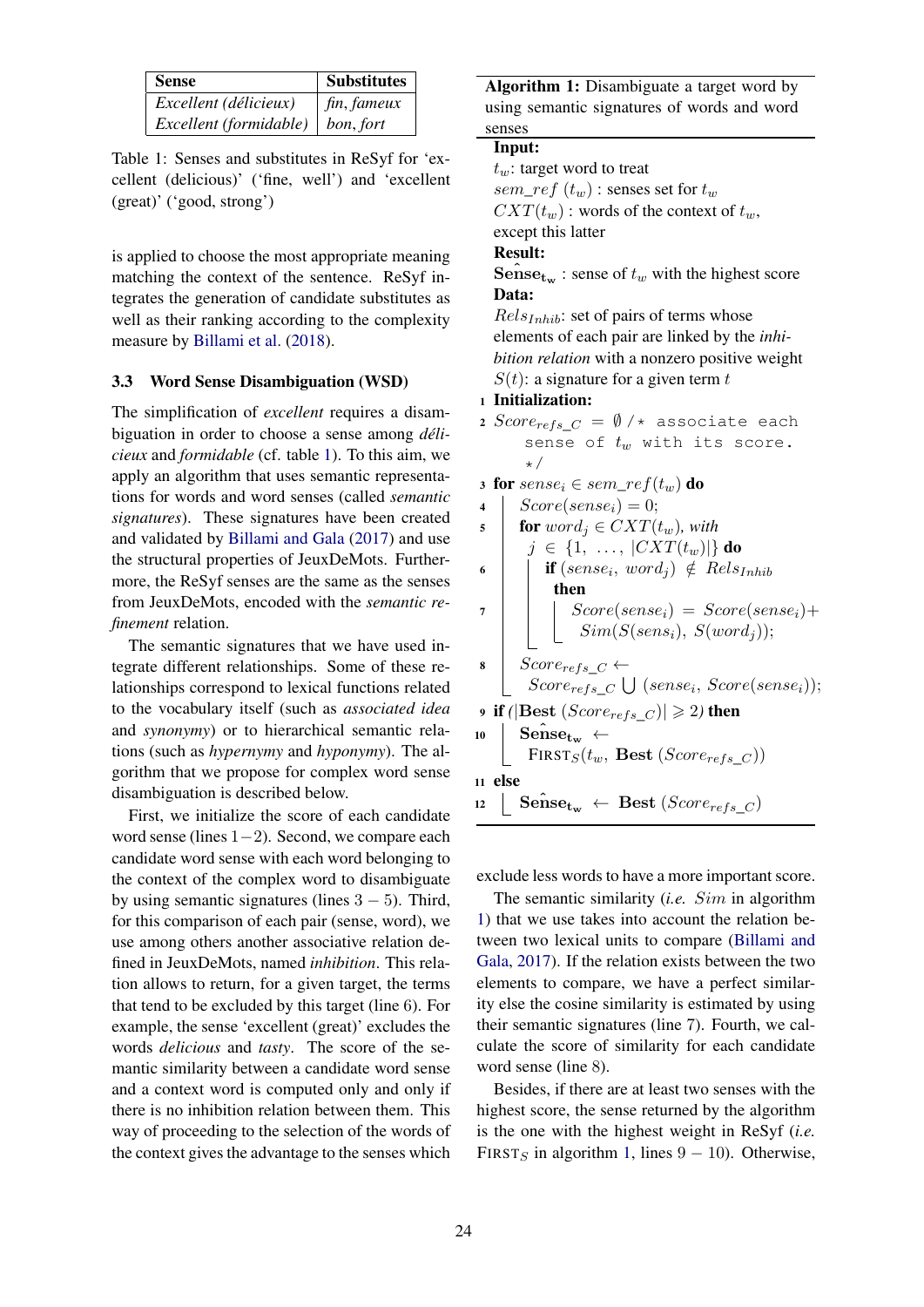the one and only best sense is returned (lines 11 − 12). In the previous example, the retained sense for *excellent* is *formidable*.

### 3.4 Sentence Generation

Once the complex word is disambiguated, the first three ranked synonyms in ReSyf, corresponding to that word-sense, are retained to generate simplified versions of the initial sentence. For instance, the previous sentence can be simplified *Le castor est un bon nageur*<sup>7</sup> .

## 4 Evaluation

Our aim is to assess the use of lexical resource such as ReSyf for the task of lexical simplification. We hypothesise that having already a disambiguated set of synonyms reduces the amount of noisy candidates created by statistical algorithms. To check this hypothesis, we have evaluated the quality of the substitutions produced by the two methods: the baseline based on Glavaš and Štajner (2015) and our method based on ReSyf, relying on the evaluation made by two experts.

## 4.1 Corpus of Evaluation

The corpus used for evaluation contains literary and scientific texts usually read in classrooms at primary levels (children aged 7 to 9 years old) in France. Within the 187 sentences of the corpus, experts have identified 190 complex words that have to be simplified (thus, we have an average of 1 complex word per sentence).

## 4.2 Word Embedding for SG

The generation of candidate for substitution by the baseline is based on a Word Embedding model<sup>8</sup> (Fauconnier, 2015) trained on the FrWaC corpus, a "1.6 billion word corpus constructed from the Web limiting the crawl to the .fr domain"<sup>9</sup> and using medium-frequency words as seeds. The corpus was POS-tagged and lemmatized with the Tree-Tagger $^{10}$ .

## 4.3 Human evaluation

In this paper, the simplifications have been evaluated according to their complexity and the context

where they appear. Three substitutes are proposed for every complex word. The provided simplifications were assessed by two evaluators following these instructions:

- The substitute must be simpler than the complex word
- The substitute must fit the context of the sentence
- If the complex word appears as a substitute, it is invalidated

The table 2 shows examples of the evaluation. *Beau* and *fort* do not match the context. We computed the inter-rater reliability of the human annotation. Even though selecting good candidates for simplification has been regarded as a complex task for human, we obtained a  $\kappa$  of 0.625 for the baseline model and a  $\kappa$  of 0.656 for the annotation of ReSyf's results.

Based on this human annotation, we have computed two evaluation metrics. *Precision1* is a global precision. Every simplification is considered as an independent sentence. This measure aims to calculate the number of valid simplifications among all the provided ones (*i.e* simplified sentences). *Precision2* allows us to verify, for an initial sentence if, at least, one valid simplification appears among the three proposed ones. For each original sentence, only one valid simplification is counted, even if there are two or three valid ones. If none of the three simplifications are correct, then the count is 0. This measure counts the number of initial sentences that have at least one valid simplification.

$$
Precision1 = \frac{\#valid\_simp}{\#all\_simplifications}
$$
  

$$
\#at \text{ least one valid } sim
$$

$$
Precision2 = \frac{\#at\_least\_one\_valid\_simp}{\#all\_initial\_sentences}
$$

By analysing the simplifications produced by the baseline and our method, table 3 shows that ReSyf provides better results than Word2Vec techniques. In table 3, Precision1 and Precision2 count valid simplifications only if both of the annotators agree on the proposed substitute. This table also shows that our method produces more suitable simplifications (16.3% and 51.9%) than the baseline (15.7% and 49.4%).

<sup>7</sup> *The beaver is a good swimmer.*

<sup>8</sup>http://fauconnier.github.io/#data <sup>9</sup>http://wacky.sslmit.unibo.it/doku.

php?id=corpora

<sup>10</sup>www.cis.uni-muenchen.de/~schmid/ tools/TreeTagger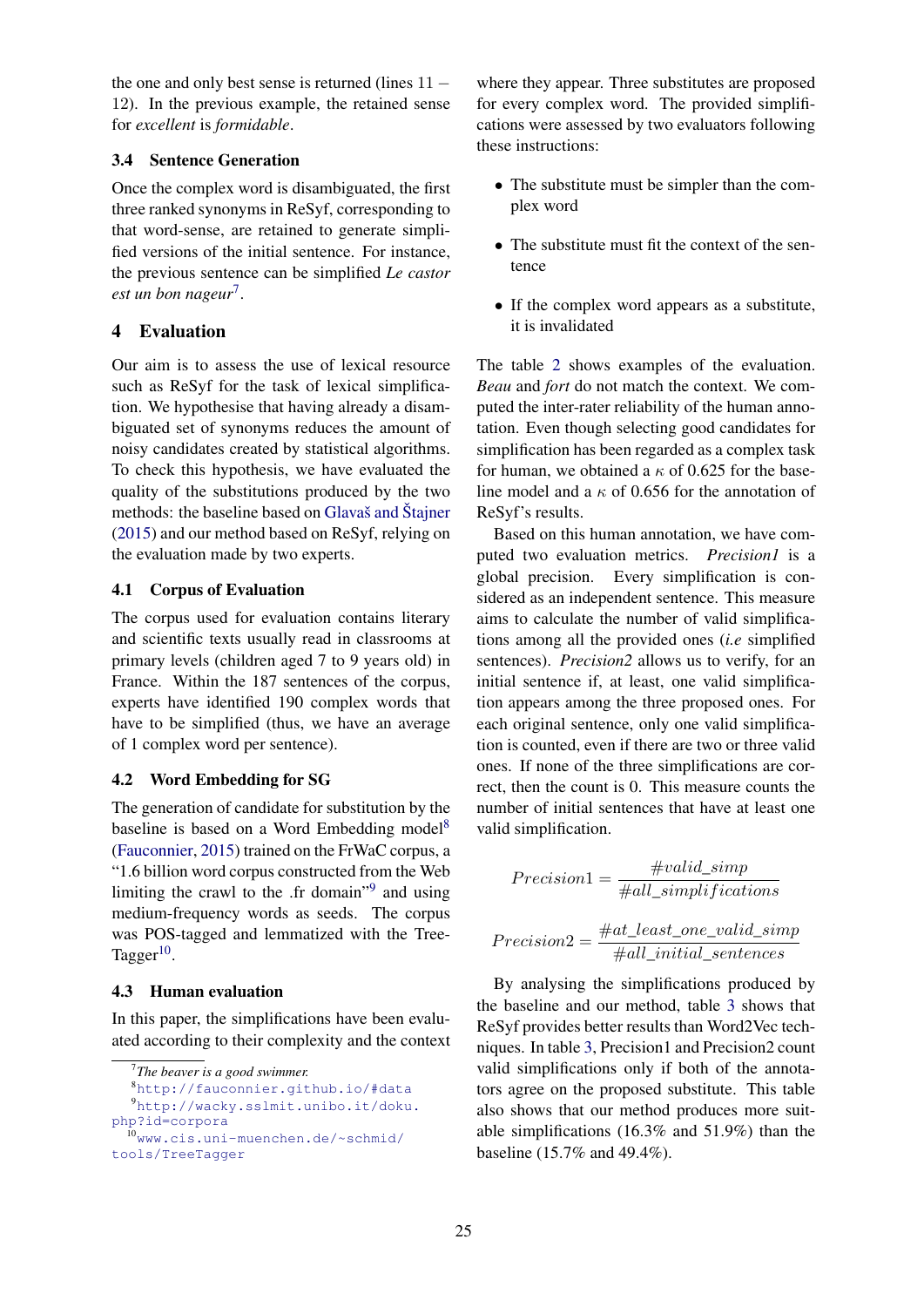| <b>Initial Sentence</b>                                                | Simplified Sentence | Evaluation |
|------------------------------------------------------------------------|---------------------|------------|
| Le castor est un excellent nageur $\vert$ Le castor est un beau nageur |                     |            |
| Le castor est un excellent nageur $\vert$ Le castor est un fort nageur |                     |            |
| Le castor est un excellent nageur $\vert$ Le castor est un bon nageur  |                     |            |

Table 2: Evaluation example for simplified versions of the sentence *Le castor est un excellent nageur.*

| <b>Methods</b>        | Precision1 $(\%)$   Precision2 $(\%)$ |      |
|-----------------------|---------------------------------------|------|
| <b>Baseline</b>       | 15.7                                  | 49.4 |
| $LS$ <sub>ReSyf</sub> | 16.3                                  | 51.9 |

Table 3: LS evaluation result of annotators 1 and 2

#### 4.4 Discussion

The annotators have noticed that our method provides more linguistically-motivated substitutes than the word2vec method for LS. Indeed, SG from word2vec relies on the distance that separates word vectors. This distance is referred to the context and the general semantic distance that could yield not only appropriate synonyms, but also noise from other less suitable relations like antonymy. However, ReSyf is built from particular semantic relations from JeuxDeMots, especially synonymy and hypernymy which are more suitable for LS. Table 4 shows examples of obtained substitutes from ReSyf and word2vec methods for *marchandise* ('good') and *garçonnet* ('young child').

| <b>Complex</b> | Word2Vec          | <b>ReSyf</b>      |
|----------------|-------------------|-------------------|
| Word           | <b>Substitute</b> | <b>Substitute</b> |
| Marchandise    | transport,        | article,          |
|                | douane,           | produit,          |
|                | commissionnaire   | marchandise       |
| Garçonnet      | fille,            | enfant,           |
|                | père,<br>mère     | garçon,<br>petit  |
|                |                   |                   |

Table 4: Examples of provided substitutes by word2vec and ReSyf methods

Taking into account the difficulty of the task, the evaluation not surprisingly shows that the results are slightly better when the lexical resource ReSyf is used. Word2vec being based on the presence of a lexical unit in a same context, antonyms, wrong hyponyms or wrong senses are to be found among the wrong candidates for lexical substitutions. For instance, the antonym *fin* ('end') is proposed as a substitute for *début* ('beginning') or the sense 'lawyer' is proposed instead of 'bar' for the polysemic French word *barreau*.

Wrong candidates found using ReSyf largely concern cases where multi-word expressions (MWE) are present in the text. As the MWE is currently not detected, we replaced one token of the expression by a simpler synonym that does not necessarily fits the context of the whole expression. For instance, in the expression *se prendre de sympathie* ('sympathize with'), we replaced *sympathie* by simpler candidates such as *interêt* or *accord*. The second candidate clearly does not fit in the global expression, that would ideally need to be substitute as a whole, for example, by *s'occuper de*. ReSyf also proposes "complex words" such as: *long*, *animal* and *présent*. These words are not particularly considered as complex (as regards to their length, frequency or syllable structure). There is currently work in progress to better identify complex words as regards to the difficulties that poor-readers and dyslexic children may have.

#### 5 Conclusion and perspectives

In this paper we have presented a method for lexical substitution that uses a lexical resource where French synonyms are disambiguated and ranked according to the difficulty to be read and understood. The results obtained after the evaluation show that using a lexical resource improves the results (51.9%) as regards to a state-of-theart system based on word2vec (49.4%). The lexical resource that we have used provides already ranked synonyms, and once the system identifies the complex word to replace, our method is able to provide better candidates for the simplifications.

In future work, we plan (1) to evaluate our method with a greater amount of data and (2) to extend our work to automatically identify complex words in context (CWI). Our final aim is to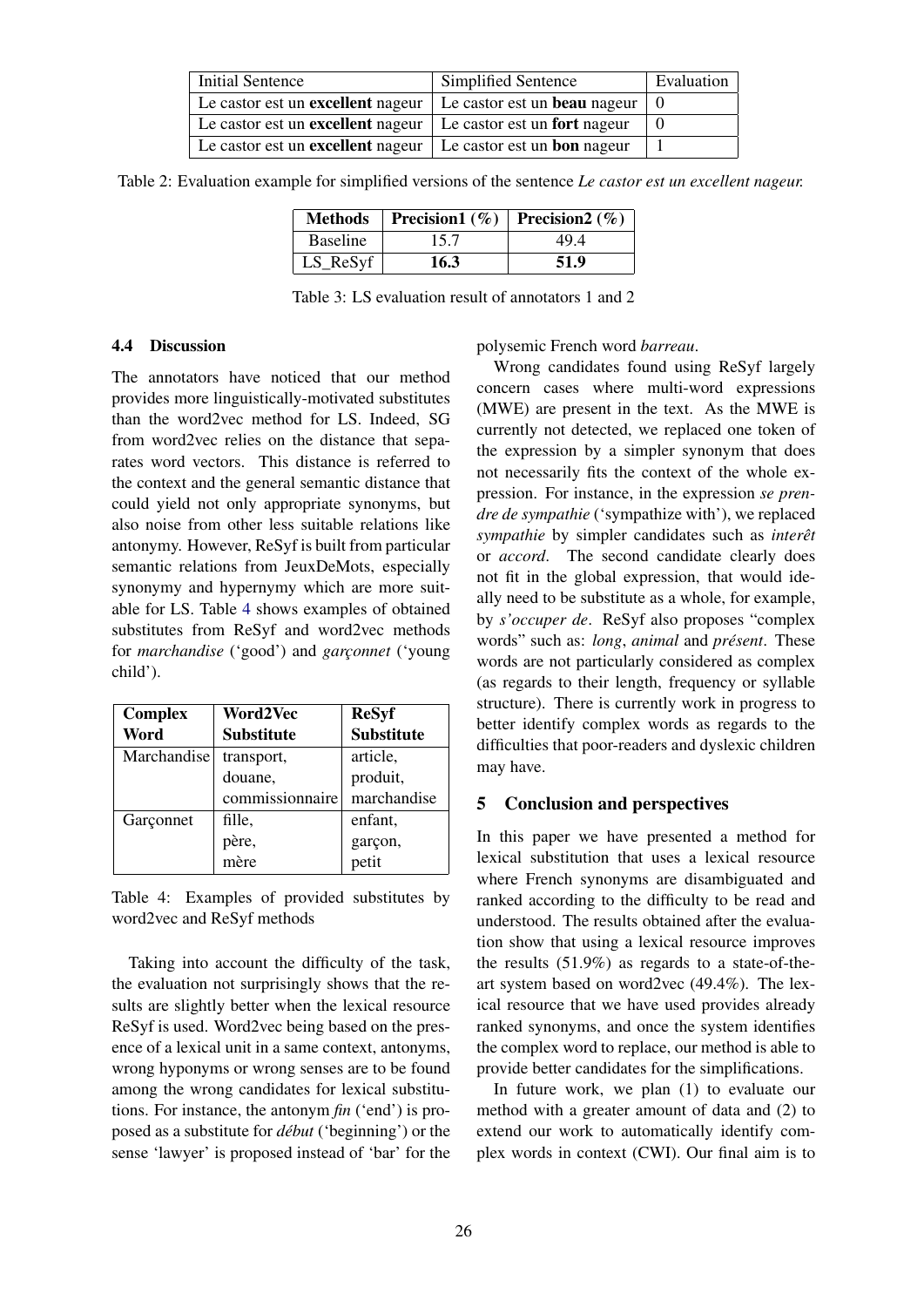propose a whole methodology for a lexical simplification system that will adapt texts for French scholars facing difficulties learning to read.

#### Acknowledgments

This work has been funded by the French Agence Nationale pour la Recherche, through the ALEC-TOR project (ANR-16-CE28-0005).

#### References

- Sandra Maria Aluísio and Caroline Gasperin. 2010. Fostering digital inclusion and accessibility: the porsimples project for simplification of portuguese texts. In *Proceedings of the NAACL HLT 2010 Young Investigators Workshop on Computational Approaches to Languages of the Americas*, pages 46–53. Association for Computational Linguistics.
- Sandra Maria Aluísio, Lucia Specia, Caroline Gasperin, and Carolina Scarton. 2010. Readability assessment for text simplification. In *Proceedings of the NAACL HLT 2010 Fifth Workshop on Innovative Use of NLP for Building Educational Applications*, pages 1–9. Association for Computational Linguistics.
- Mokhtar B. Billami, Thomas François, and Núria Gala. 2018. Resyf: a French lexicon with ranked synonyms. In *Proceedings of the 27th International Conference on Computational Linguistics (COLING 2018)*, pages 2570–2581.
- Mokhtar B. Billami and Núria Gala. 2017. Creating and validating semantic signatures : application for measuring semantic similarity and lexical substitution. In *The 24th edition of the French NLP conference*, Orleans, France.
- Or Biran, Samuel Brody, and Noémie Elhadad. 2011. Putting it simply: a context-aware approach to lexical simplification. In *Proceedings of the 49th Annual Meeting of the Association for Computational Linguistics: Human Language Technologies: short papers-Volume 2*, pages 496–501. Association for Computational Linguistics.
- Stefan Bott, Luz Rello, Biljana Drndarevic, and Horacio Saggion. 2012. Can Spanish be simpler? lexsis: Lexical simplification for Spanish. *Proceedings of COLING 2012*, pages 357–374.
- Laetitia Brouwers, Delphine Bernhard, Anne-Laure Ligozat, and Thomas François. 2014. Syntactic sentence simplification for French. In *Proceedings of the 3rd Workshop on Predicting and Improving Text Readability for Target Reader Populations (PITR) at EACL 2014*, page 47–56.
- John Carroll, Guido Minnen, Yvonne Canning, Siobhan Devlin, and John Tait. 1998. Practical simplification of English newspaper text to assist aphasic

readers. In *Proceedings of the AAAI-98 Workshop on Integrating Artificial Intelligence and Assistive Technology*, pages 7–10.

- Kevyn Collins-Thompson. 2014. Computational assessment of text readability: A survey of current and future research. *International Journal of Applied Linguistics*, 165(2):97–135.
- Siobhan Lucy Devlin. 1999. *Simplifying natural language for aphasic readers.* Ph.D. thesis, University of Sunderland.
- William H. DuBay. 2004. *The principles of readability*. Impact Information. Available on http://www.nald.ca/library/research/readab/readab.pdf.
- Jean-Philippe Fauconnier. 2015. French word embeddings. http://fauconnier.github.io.
- Thomas François, Mokhtar B. Billami, Núria Gala, and Delphine Bernhard. 2016. Bleu, contusion, ecchymose : tri automatique de synonymes en fonction de leur difficulté. In *Actes de la conférence Traitement Automatique des Langues Naturelles*, pages 15–28.
- Thomas François and Cédrick Fairon. 2012. An "AI readability" formula for french as a foreign language. In *Proceedings of the 2012 Joint Conference on Empirical Methods in Natural Language Processing and Computational Natural Language Learning*, page 466–477.
- Núria Gala and Johannes Ziegler. 2016. Reducing lexical complexity as a tool to increase text accessibility for children with dyslexia. In *Proceedings of the Workshop on Computational Linguistics for Linguistic Complexity (CL4LC), COLING 2014*, pages 59–66.
- Goran Glavaš and Sanja Štajner. 2015. Simplifying lexical simplification: do we need simplified corpora? In *Proceedings of the 53rd Annual Meeting of the Association for Computational Linguistics and the 7th International Joint Conference on Natural Language Processing (Volume 2: Short Papers)*, volume 2, pages 63–68.
- Natalia Grabar, Emmanuel Farce, and Laurent Sparrow. 2018. Étude de la lisibilité des documents de santé avec des méthodes d'oculométrie. In *Proceedings of the Conference Traitement Automatique des Langues Naturelles*.
- Colby Horn, Cathryn Manduca, and David Kauchak. 2014. Learning a lexical simplifier using wikipedia. In *Proceedings of the 52nd Annual Meeting of the Association for Computational Linguistics (Volume 2: Short Papers)*, volume 2, pages 458–463.
- Robin Keskisärkkä. 2012. Automatic text simplification via synonym replacement. Master's thesis, Dept of Computer and Information Science at Linkoping University, Sweden.